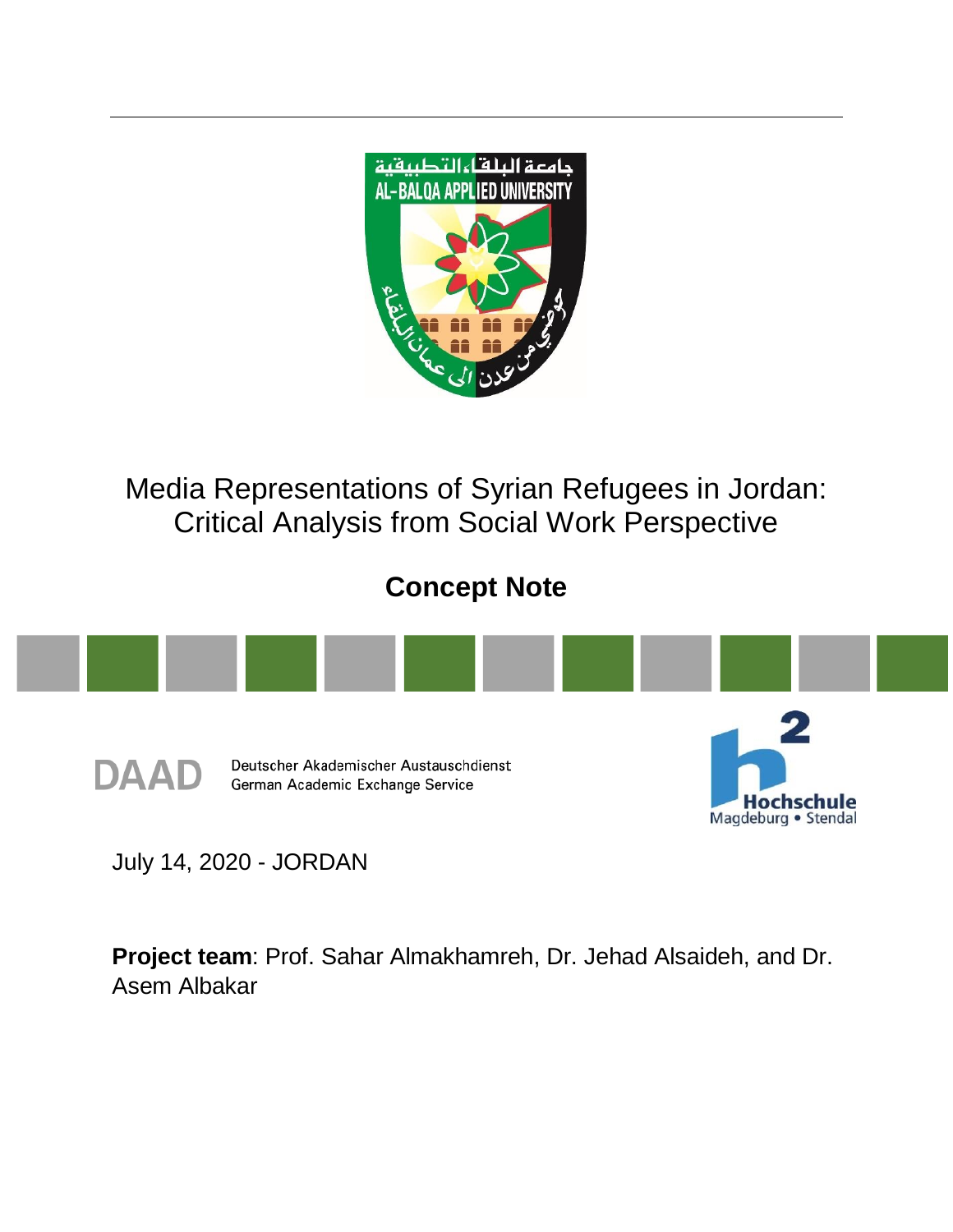#### **Introduction**

Recent years have witnessed a development in the quality of the Jordanian media discourse. Media outlets, in their various forms, have had an increased impact on the Jordanian society and the various movements occurring within it, whether political, social, or otherwise.

Although media has been and remains to be one of the most important drives of public opinion and source for its information, their role has amplified lately. Recent Events that included waves of asylum seekers arriving in Jordan, the rise in the number of non-Jordanian workers in the labor market has led to this expanded role of the media. These events have divided the options in front of various media outlets into 2 categories: either to be the safety valve for our multicultural society, or to be a party in the conflict, broadcasting materials that lead to diffusion, discrimination, and division.

Throughout, different opinions have surfaced about the role of the media in this tumultuous time. Some considered that it should stand with the public good of society and be a source of safety, stability, and a tool to fight against racism, xenophobia and discrimination. Others, on the other hand, said that it is the opposite as it in fact fuels hate, thus keeping the scene always tense and on fire.

There is a substantial body of literature arguing that economic, cultural and security concerns about refugees and migrants gain significant traction in people's minds (Esses et al., 2017). However, it is important to remember that most people hold complex views towards refugees and migrants: attitudes are formed based on a complex web of concerns, through a process that relies as much on emotion and individual values as on a rational analysis of evidence (Purpose, 2017).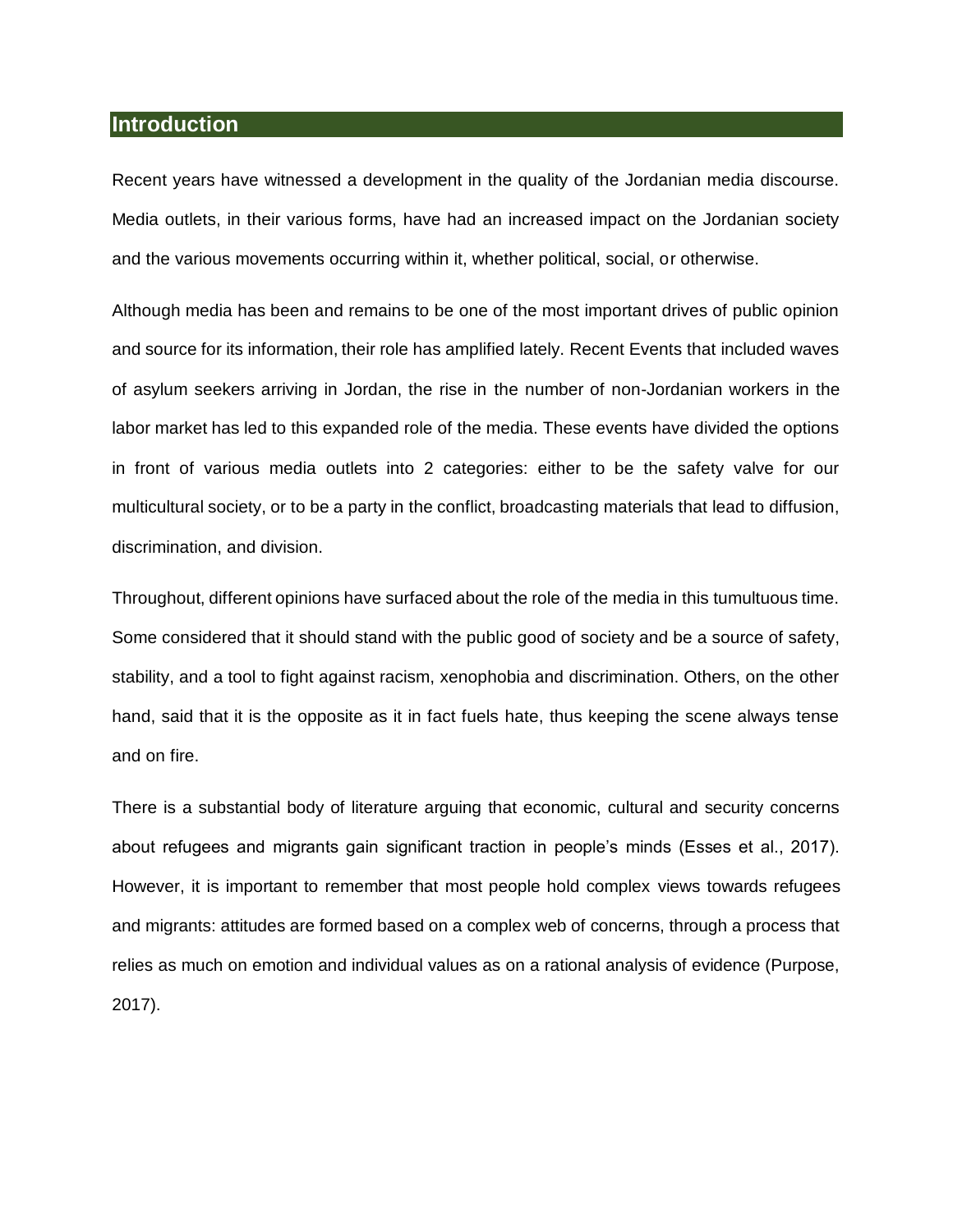Social work in Jordan works on developing intervention in many domains. Al-Makhamreh, and Hutchinson (2018), and Almakhamreh, (2019) stated that refugees have been challenged the practice of social work in many field and at all levels, ie, individuals, group, community and society, as well as social policy level. Media is one of the significance fields of social work to be investigated and developed, as there is a lack of studies that tackle social work, refugees and media. Therefore, it is expected that this study will enhance the competences of social workers' intervention at media level. By doing so we are applying the ethics, values, and principles of social work that grew out of humanitarian and democracy roots. Where advocacy and negotiation' skills should be vital implications for social work practice.

### **Research rationale and objectives**

The research team has taken this initiative to conduct "Media Representations of Syrian Refugees in Jordan: Critical Analysis from Social Work Perspective". In order to profoundly explore to what extend media representation of Syrian refugees impact the community's understanding of the Syrian displacement in Jordan.

The research's findings will contribute to developing social work interventions in media and elevating social workers' skills in using media as an advocacy and mass communication tool. Moreover, this research would contribute in develop media curriculum for social work in general.

This research is guided by the following key questions:

- How has the media depicted Syrian refugees in Jordan?
- How has media impacted on host community's understanding of Syrian displacement in Jordan?
- How do host community members perceive media contents that are related to Syrian displacement in Jordan?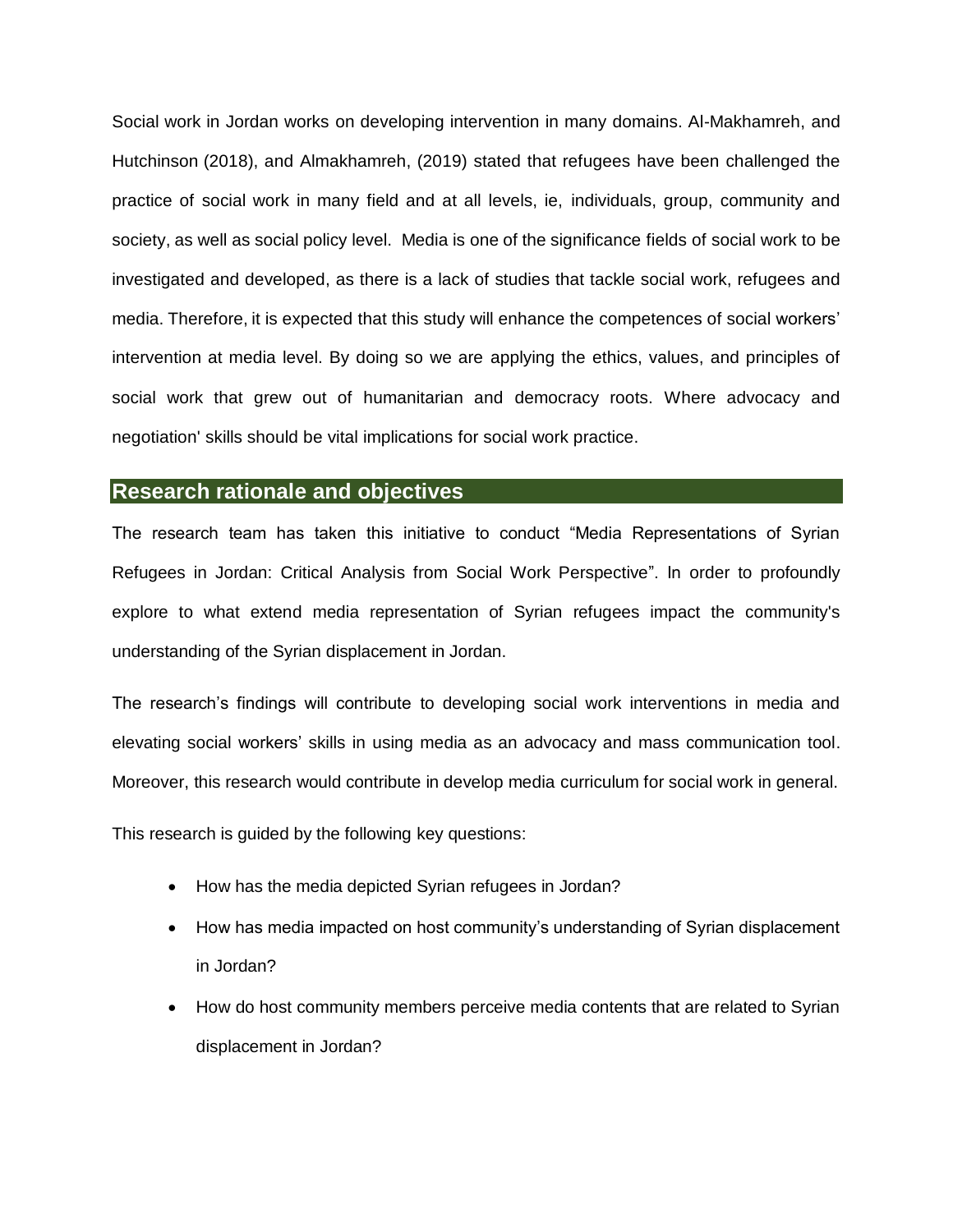- How do Syrian refugees perceive media contents that are related to Syrian displacement in Jordan?
- What are the feature /role of social work with media dealing with refugees?

# **Field Work Methodology**

This research will use mix methods to explore and examine the ways in which Jordanian media represent the Syrian displacement in Jordan. We will start with quantitative survey targeting Jordanians and Syrian refugees who aged 16 years old and above and live in Amman, which hosts 29.5% of Syrian refugees in Jordan (around 193,865 individuals).

Furthermore, semi-structured interviews will be conducted with media experts, social workers, and the Cyber Crimes Unit. Also, in order to understand profoundly the role of the mass media and other media methods, such as TV, Radio, social media,and written newspapers, a Critical Discourse Analysis (CDA) as a theoretical framework to inform our methodology. CDA aims to understand and address social issues by critically examining what is included or excluded in texts, and what is 'perspectivised' through linguistic processes (KhosraviNik, 2010).

Because we willexplorethis subject for the first time in Jordan from social work perspective, webelieve thatthe triangulations can support the trust and theaccountability of the findings. Also if we could compare this with our colleagues in Germany, it will reflect crucial and critical findings that will never be captured in other methods.

The research team will use media dependency theory, which indicates that audience depend on media as the main mass communication tool that would help us in understand why and how media contributes in changing people attitude and behaviours (Darwish, 2012).

Moreover, the magic bullet theory of mass communication will be also used in this research. It assumes that the media create messages with a specific purpose – that is, to elicit a specific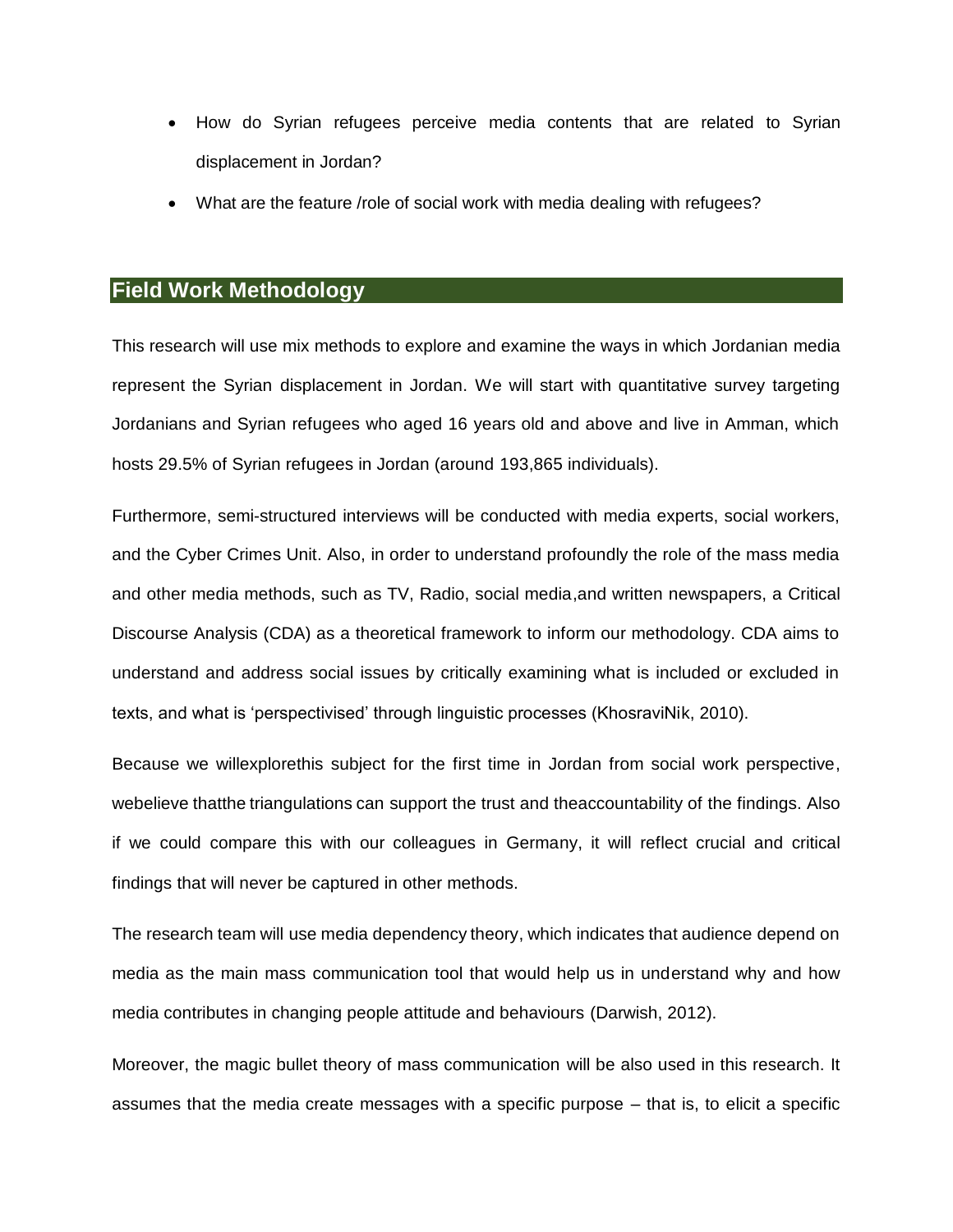response. People react in the same manner to a message. The effects of the media's "bullets" or "syringes" are immediate and powerful, often resulting in swift behavioral changes (Al-Majahra & Hilal, 2012, p.279). Additionally, the ecological approach to problem solving will be used to understand situations using the cultural language context.

What's more, the research team will use the Cognitive-Behavioral Therapy which indicates how thoughts are related to feelings and behavior.

We are hoping to bring evidence base to support social work role and develop implications and model of social work intervention at the media field.

# **The Planned Budget**

Based on the consultations that were conducted with the participants of last year project, the project team prepared the planned budget for the project activities as shown in table (1).

# **The Project's Primarily Plan**

The project team has selected the Scientific Research Assistant for this project, a master student of Social Work refugees and migrations, at the German Jordanian University, while the three students and the academic assistant are going to be interviewed between 19 and 23 July 2020.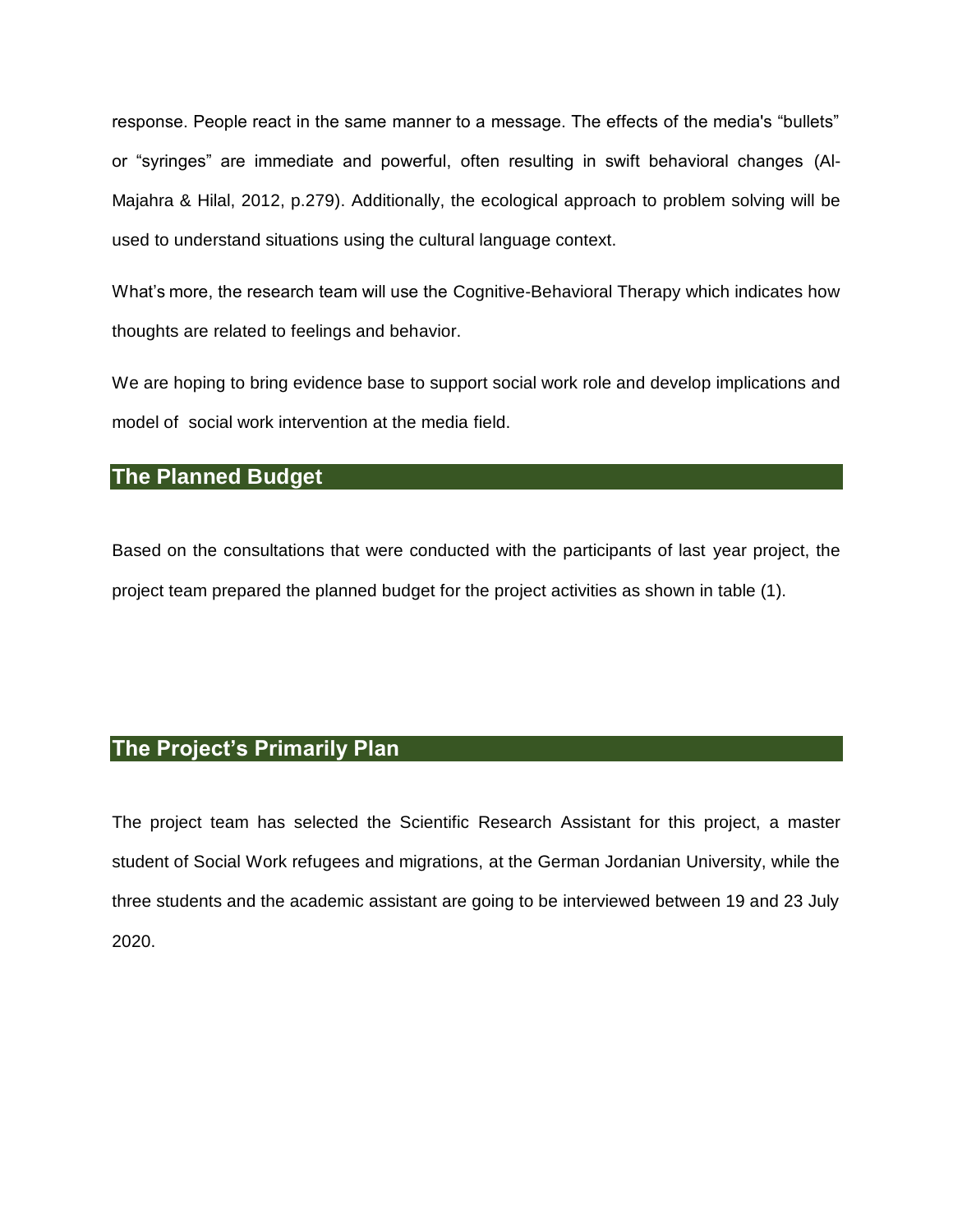#### *Table 1: The Project's Primarily Plan*

| <b>Task</b>                                                                                                          | <b>Start Date</b> | <b>Due Date</b> |
|----------------------------------------------------------------------------------------------------------------------|-------------------|-----------------|
| Orientation meeting with all the project participants (2019 and<br>2020) and conducting capacity-building assessment | 1/10/2020         |                 |
| Workshop on advocacy in social work                                                                                  |                   | 3/10/2020       |
| Workshop on cultural competences interview and research ethics                                                       |                   | 10/10/2020      |
| Workshop on analyses qualitative interviews                                                                          |                   | 17/10/2020      |
| Workshop on writing an academic research paper                                                                       |                   | 24/10/2020      |
| Workshop on critical thinking                                                                                        |                   | 29/10/2020      |
| Workshop by media experts                                                                                            |                   | 31/10/2020      |
| Literature review                                                                                                    | 1/11/2020         | 14/11/2020      |
| Designing the research tools (Questions of KIIs and survey's<br>questions)                                           | 15/11/2020        | 20/11/2020      |
| Data collection phase                                                                                                | 22/11/2020        | 12/12/2020      |
| Data analysis for quantitative data                                                                                  | 13/12/2020        | 19/12/2020      |
| Writing transcription for semi-structured interviews                                                                 | 13/12/2020        | 19/12/2020      |
| Writing the research article                                                                                         | 20/12/2020        | 23/1/2021       |
| Preparing the presentation for research's findings                                                                   | 11/6/2021         | 19/6/2021       |
| Workshop on presentation skills (Before Germany's mobility)                                                          |                   | 26/6/2021       |